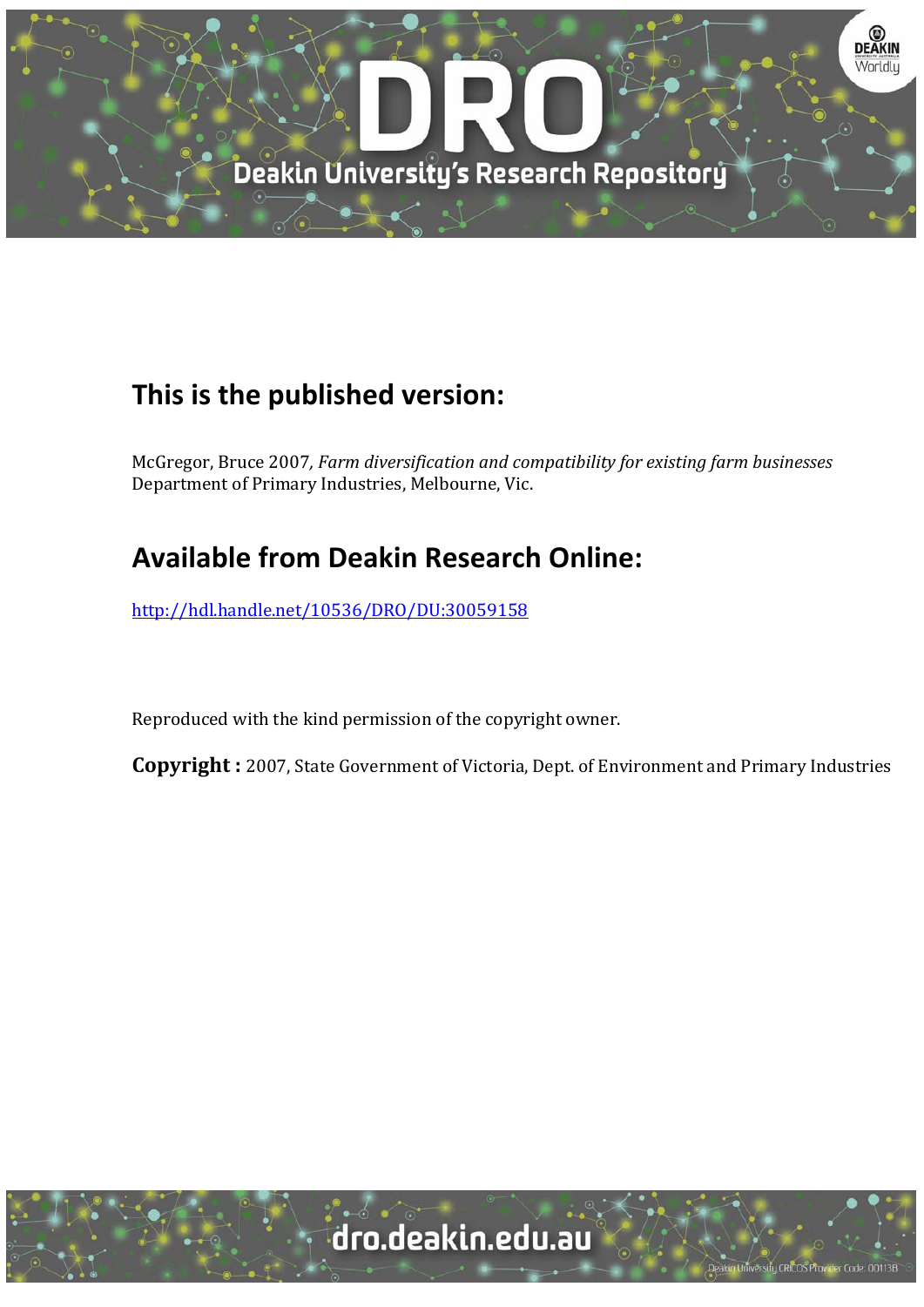

# **Farm Diversification and Compatibility for Existing Farm Businesses**

*Bruce McGregor, Attwood* 

## **Introduction**

Diversification is one of three important processes through which a farm business can improve its situation.

This Information Note is part of a series that explores aspects of farm diversification and decision making. There are five important aspects to making a decision. These five aspects are: compatibility, observing, trialing, complexity and resource advantage.

In combination, these aspects cover the main issues involved with the decision-making process and people's ability to avoid failure and disappointment. This Information Note discusses the compatibility of a diversification idea within an existing farm business.

This Information Note should be read with the Note on Options for property management and enterprise diversification and the Note on Stages in industry development.

## **Farms with existing businesses**

Diversify means to make diverse, to vary, to extend ones activities especially in business over more than one field.

It is easiest to diversify into an activity that is highly compatible with what is already being conducted within the current business.

It is harder to diversify into a completely new business activity that bears no relationship to the existing equipment, the infrastructure or what has been done in the past. It is made more difficult if a new market has to be found and the customer base established.

In agriculture many farm businesses are exposed to climatic and market cycles that a diversification strategy can be designed to minimise. Hence diversification can be a tactic to manage risk.

## **Economies of scope**

The compatibility of a new enterprise is made more attractive if economies of scope exist. That is when the added cost of the new enterprise is less than the cost of producing it on its own. The opposite is true if there are minimum economies of scope associated with a new enterprise.

## **Complimentarity of diversification**

If diversification is a way to make more profit or to protect the current business from cyclical down turns or to change or preserve a lifestyle then there are a number of ways to diversify.

**November 2007** 

**ISSN 1329-8062** 

**AG1332** 

#### *Introduce complementary products to current or to new customers*

A firm can add new products that compliment their current products and which can be supplied to their current or new customer group. There are many agricultural examples such as the ones below.

Supplying fresh apples to the Melbourne markets then supply fresh stone fruit [complementary enterprise to current customer].

Supplying wheat to a grain merchant then supply barley, oats, and canola [complementary enterprise to current customer].

Supplying proteas to the Melbourne markets then supply Australian natives and exotics to the same market [complementary enterprise to current customer].

Craig McClellan worked as a sales manager for an azalea nursery and changed his business to supply Christmas trees to supermarkets [complementary enterprise to new customer].

Mallee Squab Producers supplied squabs then supplied guinea fowl, pheasants, Indian jungle fowl [complementary enterprise to current & new customer].

#### *Introduce complimentary products that are valueadded to current or new customers*

A farm business can add new products that compliment their current product range but further value is added before it passes on to their current or new customer group. Examples include:

Hermann Schulz went from supplying bulk milk to Bonlac to supply specialty cheese to airline companies [value added product to a new customer]

Jim McMickan diversified a sheep, cattle and grain property to include farm tourism [complementary to current enterprises and value capturing by moving closer